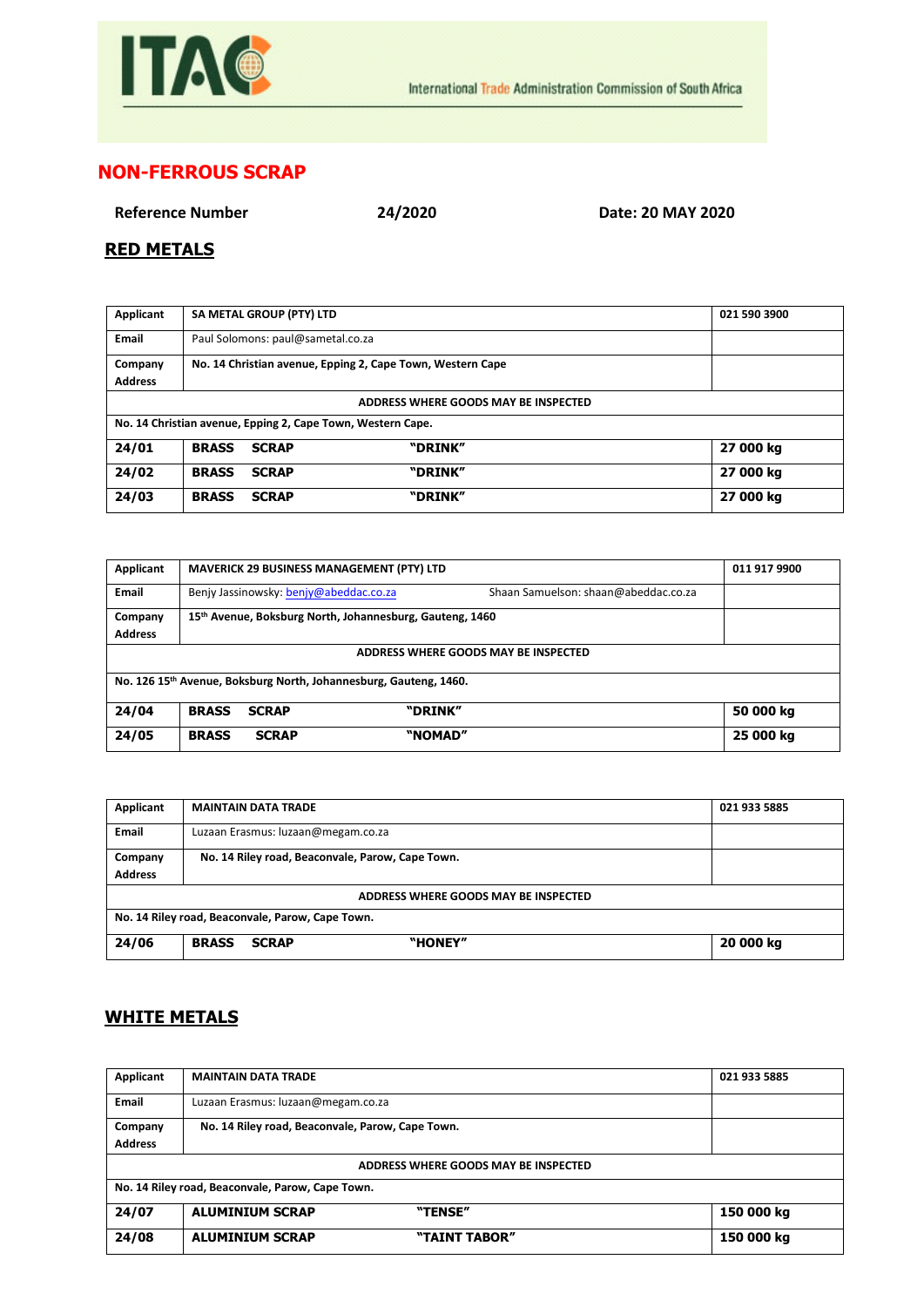| Applicant                 | SA METAL GROUP (PTY) LTD                                    |                                      | 021 590 3900 |
|---------------------------|-------------------------------------------------------------|--------------------------------------|--------------|
| Email                     | Paul Solomons: paul@sametal.co.za                           |                                      |              |
| Company<br><b>Address</b> | No. 14 Christian avenue, Epping 2, Cape Town, Western Cape  |                                      |              |
|                           |                                                             | ADDRESS WHERE GOODS MAY BE INSPECTED |              |
|                           | No. 14 Christian avenue, Epping 2, Cape Town, Western Cape. |                                      |              |
| 24/09                     | <b>ALUMINIUM SCRAP</b>                                      | "TENSE"                              | 27 000 kg    |
| 24/10                     | <b>ALUMINIUM SCRAP</b>                                      | "TENSE"                              | 27 000 kg    |
| 24/11                     | <b>ALUMINIUM SCRAP</b>                                      | "TAINT TABOR"                        | 27 000 kg    |
| 24/12                     | <b>ALUMINIUM SCRAP</b>                                      | "TAINT TABOR"                        | 27 000 kg    |
| 24/13                     | <b>ALUMINIUM SCRAP</b>                                      | "TAINT TABOR"                        | 27 000 kg    |
| 24/14                     | <b>ALUMINIUM SCRAP</b>                                      | "TAINT TABOR"                        | 27 000 kg    |
| 24/15                     | <b>ALUMINIUM SCRAP</b>                                      | "TOUGH/TABOO"                        | 26 000 kg    |
| 24/16                     | <b>ALUMINIUM SCRAP</b>                                      | "TOUGH/TABOO"                        | 26 000 kg    |
| 24/17                     | <b>ALUMINIUM SCRAP</b>                                      | "TROMA"                              | 26 000 kg    |
| 24/18                     | <b>ALUMINIUM SCRAP</b>                                      | "TALK"                               | 26 000 kg    |
| 24/19                     | <b>ALUMINIUM SCRAP</b>                                      | "TAKE"                               | 25 000 kg    |
| 24/20                     | <b>ALUMINIUM SCRAP</b>                                      | "TALDON"                             | 24 000 kg    |
| 24/21                     | <b>ALUMINIUM SCRAP</b>                                      | "TALDON"                             | 24 000 kg    |
| 24/22                     | <b>ALUMINIUM SCRAP</b>                                      | "TALDON"                             | 24 000 kg    |
| 24/23                     | <b>ALUMINIUM SCRAP</b>                                      | "TALDON"                             | 24 000 kg    |
| 24/24                     | <b>ALUMINIUM SCRAP</b>                                      | "ZORBA"                              | 24 000 kg    |
| 24/25                     | <b>ALUMINIUM SCRAP</b>                                      | "ZORBA"                              | 24 000 kg    |
| 24/26                     | <b>ALUMINIUM SCRAP</b>                                      | "ZORBA"                              | 24 000 kg    |

| Applicant      | AFRO INDIA RECYCLERS (PTY) LTD                          |                                      | 083 703 9773 |  |
|----------------|---------------------------------------------------------|--------------------------------------|--------------|--|
| Email          | Swastika Sirohi: swastika@afroindia.com                 |                                      |              |  |
|                |                                                         |                                      |              |  |
| Company        | No. 26 Clark road, Isipingo, Durban, KZN.               |                                      |              |  |
| <b>Address</b> |                                                         |                                      |              |  |
|                |                                                         |                                      |              |  |
|                |                                                         | ADDRESS WHERE GOODS MAY BE INSPECTED |              |  |
|                | No. 2, 14 <sup>th</sup> street, Elsiesriver, Cape Town. |                                      |              |  |
|                |                                                         |                                      |              |  |
| 24/27          | <b>ALUMINIUM SCRAP</b>                                  | "TREAD"                              | 14 000 kg    |  |
|                |                                                         |                                      |              |  |
| 24/28          | <b>ALUMINIUM SCRAP</b>                                  | "TALDON"                             | 50 000 kg    |  |
|                |                                                         |                                      |              |  |
|                | No. 7 - 13 Fayers Place, Isipingo Rail, Durban, KZN.    |                                      |              |  |
| 24/29          | <b>ALUMINIUM SCRAP</b>                                  | "TENSE"                              | 26 000 kg    |  |
|                |                                                         |                                      |              |  |
| 24/30          | <b>ALUMINIUM SCRAP</b>                                  | "TAINT TABOR"                        | 50 000 kg    |  |
|                |                                                         |                                      |              |  |
| 24/31          | <b>ALUMINIUM SCRAP</b>                                  | "TALLY"                              | 15 000 kg    |  |
|                |                                                         |                                      |              |  |
| 24/32          | <b>ALUMINIUM SCRAP</b>                                  | "TROMA"                              | 20 000 kg    |  |
|                |                                                         |                                      |              |  |
| 24/33          | <b>ALUMINIUM SCRAP</b>                                  | "TREAD"                              | 25 000 kg    |  |
|                |                                                         |                                      |              |  |

| Applicant                                       | <b>COLLECT-A-CAN (PTY) LTD</b>                        |          |                                       | 011 466 2939 |  |
|-------------------------------------------------|-------------------------------------------------------|----------|---------------------------------------|--------------|--|
| <b>Email</b>                                    | Michael Prinsloo: Michael@collectacan.co.za           |          | Elize Hebden: elize@collectacan.co.za |              |  |
| <b>Address</b>                                  | No. 5/13 Forsman close, Barbeque Downs, Kyalami, Jhb. |          |                                       |              |  |
| ADDRESS WHERE GOODS MAY BE INSPECTED            |                                                       |          |                                       |              |  |
| No. 2 O'Connor road, Aeroton, Jhb.              |                                                       |          |                                       |              |  |
| 24/34                                           | <b>ALUMINIUM SCRAP</b>                                | "TAKE"   |                                       | 25 000 kg    |  |
| 24/35                                           | <b>ALUMINIUM SCRAP</b>                                | "TALDON" |                                       | 25 000 kg    |  |
| No. 402 Rustic street, Silvertondale, Pretoria. |                                                       |          |                                       |              |  |
| 24/36                                           | <b>ALUMINIUM SCRAP</b>                                | "TALDON" |                                       | 50 000 kg    |  |